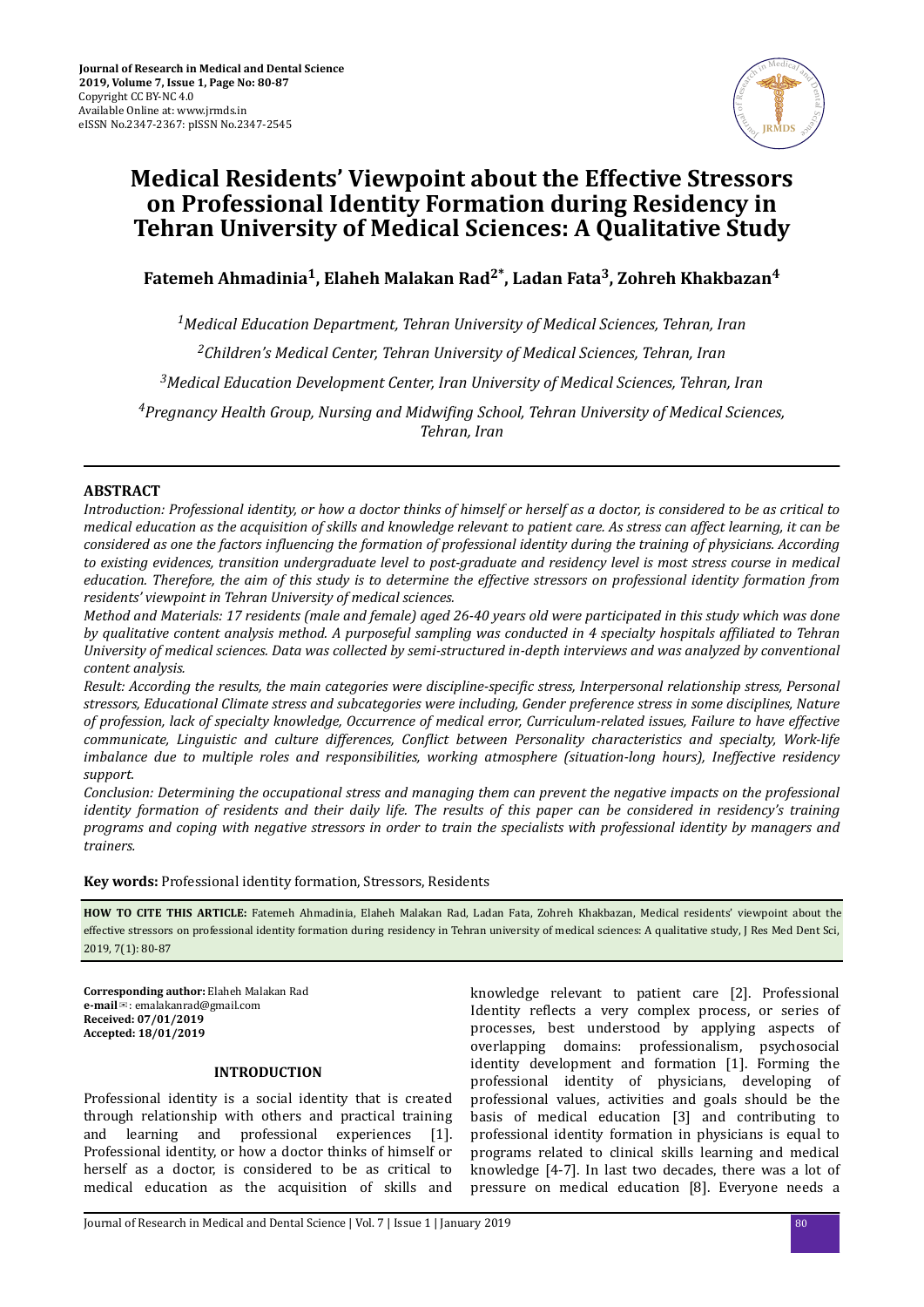certain amount of pressure for the best performance, but when stress becomes excessive and too much to deal with, it will prevent from focusing on patient [6]. Medical education inherently causes stress in students. Excessive stress can impact on both physical and mental health [9]. Stress can be described as a double sword that leads to efficiency or inefficiency in students.

Residency is a stressful course in medical education which is known by long working hours and heavy workload. It can have negative impact on mental health. Resident not only acquires the specialized skills, but also should provide care services [10]. Martin et al. stated that the transition from undergraduate to postgraduate training has been described as the most stressful transition during medical training [6]. Levey indicated that gender differences, pregnancy, family's stress, economical issues, minorities and cultural issues are stress sources [11]. They also showed that the development of the professional identity and mental preparation in students to deal with problems are influenced by environmental factors. Ebrahimi et al. stated that job stress has negative impacts on the life quality of residents and as a result, it also affects patient care [12]. It is noted that there are few studies about residents' stress which some of them have quantitative approach. Despite its advantages, Quantitative approaches do not provide a deep understanding about this issue. Stress meaning is different in each country; therefore, existing findings cannot be easily generalized [13]. Because there is no qualitative study about professional stress of residents in Iran, the aim of this study is to determine the effective stressors on professional identity formation of from residents' viewpoint in Tehran University of medical sciences. The results of this paper can be considered in residency's training programs and coping with negative stressors in order to train the specialists with professional identity by managers and trainers.

# **METHOD AND MATERIALS**

This qualitative study was conducted by conventional content analysis and its aim was to understand and discover data by using semi-structured interviews with residents of hospitals affiliated to Tehran University of medical sciences (Imam Khomeini Hospital, Sina Hospital, Shariati Hospital, Mohebb Yes Hospital and Children's Medical Center). After 14 interviews, we achieved saturation. But for getting information and more details, we conducted 3 more interviews. At first, goals of the study were explained to residents and their satisfaction for voice recording was obtained. Residents

were assured that their names will not be used in text. We used an interview guideline to ensure that all issues were covered during the interview. These questions gave participants the opportunity to express their thoughts freely.

Questions were included: What do you know about stress?; How do you get stress?; What factor causes you feel stress?; Does stress affect you to become a good physician?; What stressors do you experience in residency course?

If there was an ambiguity, participants would be asked to give an example. All interviews were recorded and encoded. To do this, interviews were first typed. Then, we performed content analysis manually. The content analysis method is used to determine the existence of specific words and concepts in the texts, in which data is reduced, structured and ordered [14]. Interviews were read several times to get a sense of the whole. Then the initial codes were written in the right margin of the text and were listed in a coded table. Thus, next data was created. Coding process was continued. Sub-codes were categorized in a general subset. This process decreased the initial codes. Then codes were placed in a subcategory in terms of similarity. Similar categories were placed next to each other. The categories with similar specification were combined and formed the main categories. For validity and reliability, we achieved agreement of team's members regarding interview and coding methods and descripting the findings and used from external supervisors' comments about the study and finding process. The analysis was done manually. The study was done by approval of University's ethical committee, obtaining consent from the hospital managers and written informed consent from participants. Participants were assured for the anonymity and confidentiality for their responses. Time of interviews was determined according to work schedule of residents. In this study, 17 residents (5 men and 12 women) from 4 specialties and at different residency levels were participated. Their average age was 28.5 years (Table 1).

#### **RESULTS**

According to data analysis (Table 2), stress in residency course in Tehran University of Medical Sciences was classified in 4 main categories: Discipline-specific stress, Interpersonal relationship stress, personal stress, Educational Climate stress. Each of them is explained in detail below.

| Table 1: Demographic status of participants |
|---------------------------------------------|
|---------------------------------------------|

| Participants | Gender | Age (years) | Year of specialty | Resident's specialty |
|--------------|--------|-------------|-------------------|----------------------|
|              | Female | 31          |                   | Pediatrics           |
|              | Female | 26          |                   | Pediatrics           |
|              | Female | 32          | 4                 | Pediatrics           |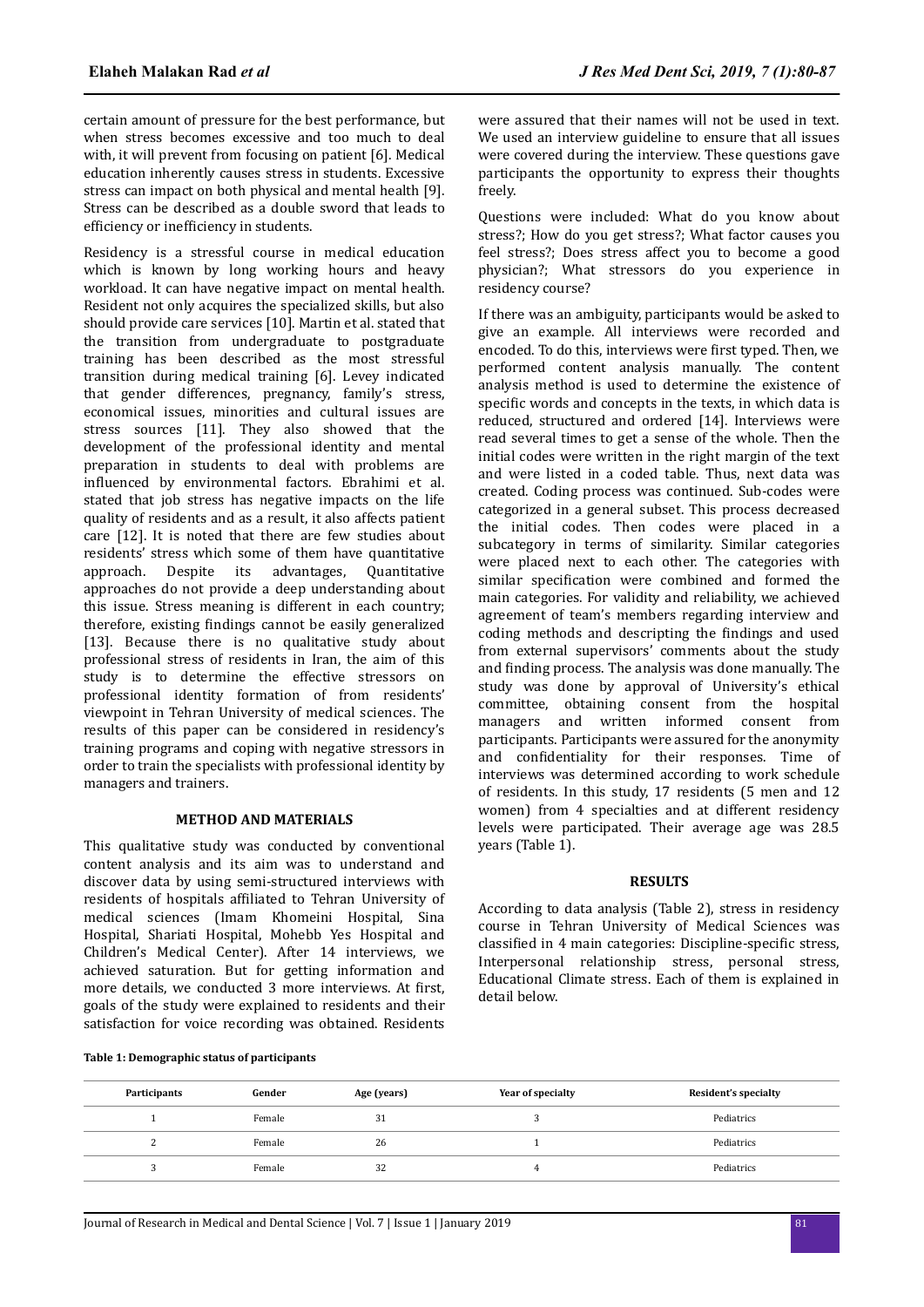| $\overline{4}$  | Female | 27 | 2              | Pediatrics        |
|-----------------|--------|----|----------------|-------------------|
| 5               | Female | 36 | $\overline{4}$ | Gynecology        |
| 6               | Female | 32 | 2              | Gynecology        |
| $7\overline{ }$ | Female | 32 | 3              | Gynecology        |
| 8               | Female | 28 | $\mathbf{1}$   | Gynecology        |
| 9               | Male   | 26 | $\mathbf{1}$   | Internal medicine |
| 10              | Female | 27 | 2              | Internal medicine |
| 11              | Male   | 29 | 3              | Internal medicine |
| 12              | Female | 30 | $\overline{4}$ | Internal medicine |
| 13              | Male   | 30 | $\overline{4}$ | Surgery           |
| 14              | Male   | 28 | $\overline{c}$ | Surgery           |
| 15              | Male   | 30 | $\mathbf{1}$   | Surgery           |
| 16              | Female | 40 | 3              | Surgery           |
| 17              | Male   | 33 | 2              | Surgery           |

## **Table 2: Categories, subcategories and codes extracted from the interviews**

| Categories                    | Subcategories                                                          | Codes                                                                        |
|-------------------------------|------------------------------------------------------------------------|------------------------------------------------------------------------------|
|                               |                                                                        | Negative view of women abilities                                             |
|                               | Gender preference stress in some disciplines (such male in<br>surgery) | Women physical ability                                                       |
|                               |                                                                        | Socialization                                                                |
|                               |                                                                        | Social development index                                                     |
|                               | Nature of profession                                                   | More Emotional sensitivity in disciplines                                    |
|                               |                                                                        | Pain expression by patients                                                  |
| Discipline-specific           | Lack of specialty knowledge                                            | Lack of study time                                                           |
|                               |                                                                        | Fear of inaccurate answers (to the questions of senior and junior residents) |
|                               |                                                                        | Incorrect clinical actions                                                   |
|                               | Occurrence of Medical Errors                                           | Fearing of patient death                                                     |
|                               |                                                                        | Fearing of error disclosure                                                  |
|                               | Curriculum-related issues                                              | Curriculum changes                                                           |
|                               |                                                                        | Lack of supervision on curriculum                                            |
|                               |                                                                        | Lack of awareness about expectation                                          |
|                               |                                                                        | <b>Interaction between Residents</b>                                         |
|                               | Failure to have effective communication                                | Pressure from trainer                                                        |
| Interpersonal<br>relationship |                                                                        | Failure to relationship physician-patient                                    |
|                               | Linguistic and cultural differences                                    | Cultural differences with counterparts                                       |
|                               |                                                                        | Linguistic differences with patient                                          |
| Personal                      | Conflict between Personality characteristics and specialty             | Defective Assistant Recruitment Criteria                                     |
|                               |                                                                        | Disinterested in specialty                                                   |
|                               |                                                                        | Responsibility towards society                                               |
|                               | Work-life imbalance due to multiple roles and responsibilities         | Accountability to patients                                                   |
|                               |                                                                        | Marital and Maternal affairs                                                 |
|                               |                                                                        | Learner's role                                                               |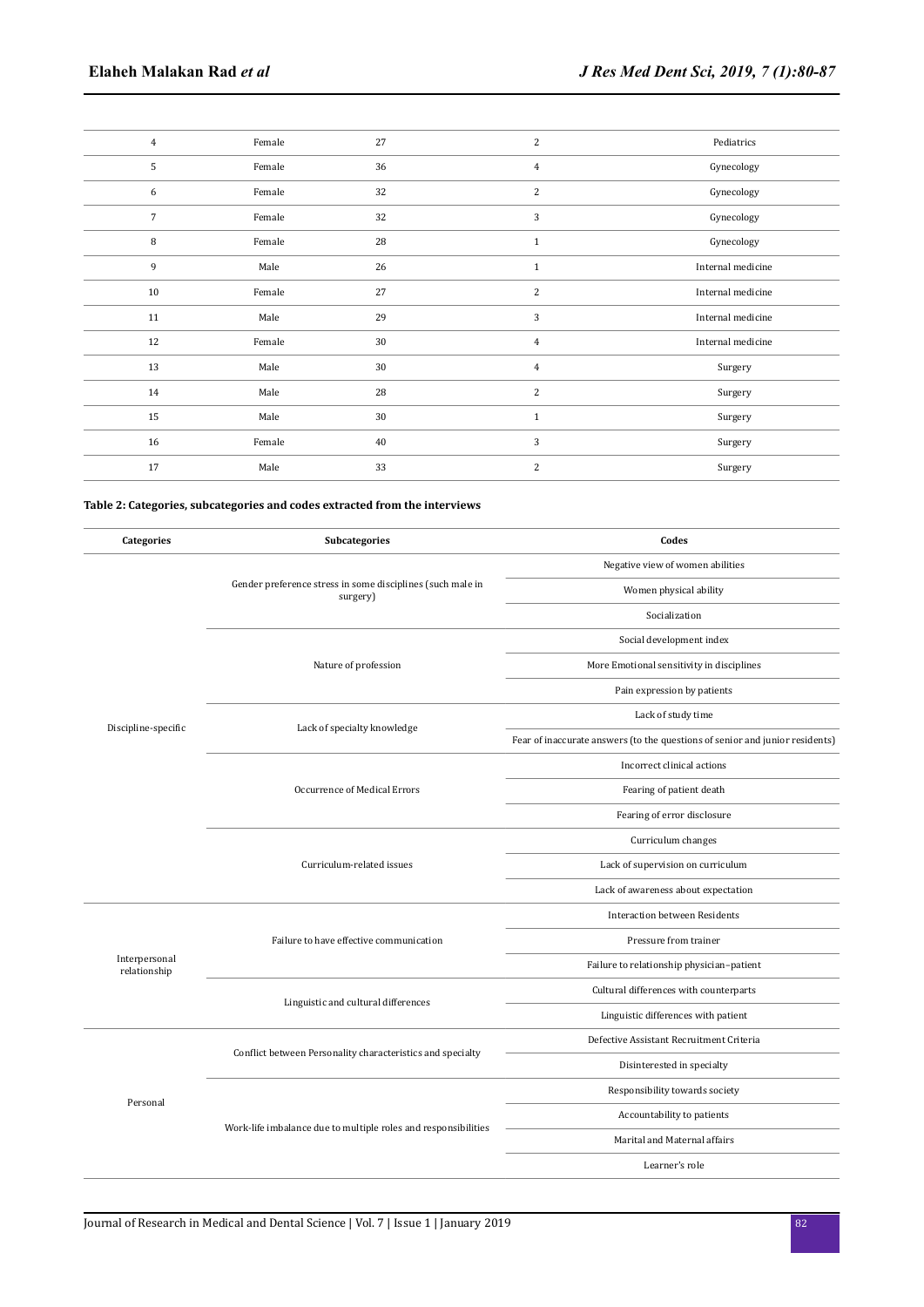| Educational Climate |                                           | Overcrowding and inadequate time for patient care         |  |
|---------------------|-------------------------------------------|-----------------------------------------------------------|--|
|                     |                                           | Inadequate response to physiological needs                |  |
|                     | Working atmosphere (situation-long hours) | Changes in social and family relationships                |  |
|                     |                                           | Aggressive patients and their relatives                   |  |
|                     |                                           | Low income and weak financial system                      |  |
|                     | Ineffective residency support             | Inadequate welfare and housing                            |  |
|                     |                                           | Inadequate psychological support (from system and family) |  |

# **Discipline-specific**

This main category includes: Gender preference stress in some disciplines (such male in surgery), Nature of profession, lack of specialty knowledge, Occurrence of Medical Errors and Curriculum-related issues.

## **Gender preference stress in some disciplines (such male in surgery)**

Gender preference stress in some disciplines one of the stressors in residents is negative perception of "Negative view of women abilities": The reactions of male residents and the beliefs of professors about women in surgery specialty leads to stress. Some people believed that lacking the physical strength and disproportion with surgery can lead to stress. Social acceptance and lack of confidence in women to attend in specialized surgery are other factors that can cause mental stress in female residents. Participant number 16 stated about "Negative view of women abilities": "Some professors still think that women should not be attend in this field. It will affect your mental health" (40 years old woman, Surgery, third year)." Participant number 17 told us about "women physical ability":" In terms of mental and physical condition, men are more stable than women. Maybe you do not agree with me." He said about socialization (specialty-gender):" This is a fact; "people may not be able to easily accept woman as a surgeon." (33 years old man, Surgery, second year).

#### **Nature of the profession**

One of subcategories in our study is "Nature of profession". This includes "Social development index" and "More Emotional sensitivity in disciplines" and "Expressing pain by patients. Because of development index and requiring the quick and urgency treatment, nature of some profession leads to more stress. "Expression of pain by patients" affects medical environment and therefore, stress on residence in such environment will be increased. "The high rate of maternal mortality leads to decrease the development index. Therefore, our specialty is very important and sensitive" (28 years old woman, Gynecology, First year). "Assume that we must actually consider two people, a mother and her child" (36 years old woman, Gynecology, fourth year). "Some disease such as diabetes can be managed easily and this makes us calm. But in surgical ward, pain or bad condition of the patient is stressful for us." (30 years old woman, Internal medicine, fourth year).

## **Lack of specialty knowledge**

One of subcategories is "lack of specialty knowledge" stress in residents. It includes: "lack of study time "and "Fear of inaccurate answers (to the questions of senior and junior residents)". Due to different diseases and variety of patients, residents need to increase their specialty knowledge in relevant area. They don't have enough time to study and so, treatment is done more often on the basis of practical experiences. With burnout resulting from therapeutic activities, they cannot study and focus on scientific resources in leisure time "when we visit a case, we should have time to study and find out how treat him/her. But we don't have time and as a result, we learn by trial and error." (31 years old woman, Pediatrics, second year). "I am worried that if a professor or a senior resident, or even a junior resident, ask me a question and I cannot answer it. This makes me feel stressed". (31 years old women, Pediatrics, second year).

#### **Occurrence of medical error stress**

It is another subcategory in which "Incorrect clinical actions", "Fearing about patient death "whom their illness is not complicated and "Fearing of the disclosure of errors" can make stress in residents. "Although a resident should not tolerate insomnia for more than 24 hours, we work for 36-40 hours, here. This will increase faults, as well as decrease our performance." (28 years old woman, Gynecology, first year): "I wanted someone else to handle patients, because I thought I might make a mistake or cause patient death. Facing a patient with febrile seizure make me confused." (27 years old, Pediatrics, second year). "For example, fearing of being blamed, a few times I lied about something. I discharged a patient whom should get a special medicine. This could have been killed this mother. That was a fault. I don't like to lie". (32 years old woman, Gynecology, second year).

#### **Curriculum-related issues**

It is a subcategory of discipline-specific. Changing the curriculum such as decreasing or increasing the years of residency can lead to stress. The lack of supervision in the implementation of the curriculum and lack of awareness about course goals in residents are other expressed stressors. "Neither ministry nor university provides us a coherent curriculum. We did not know what to do in the last year. There were many problems for our group which should be trained for four years." (32 years old woman, Pediatrics, fourth year). "A resident was selected for vascular surgery group and another resident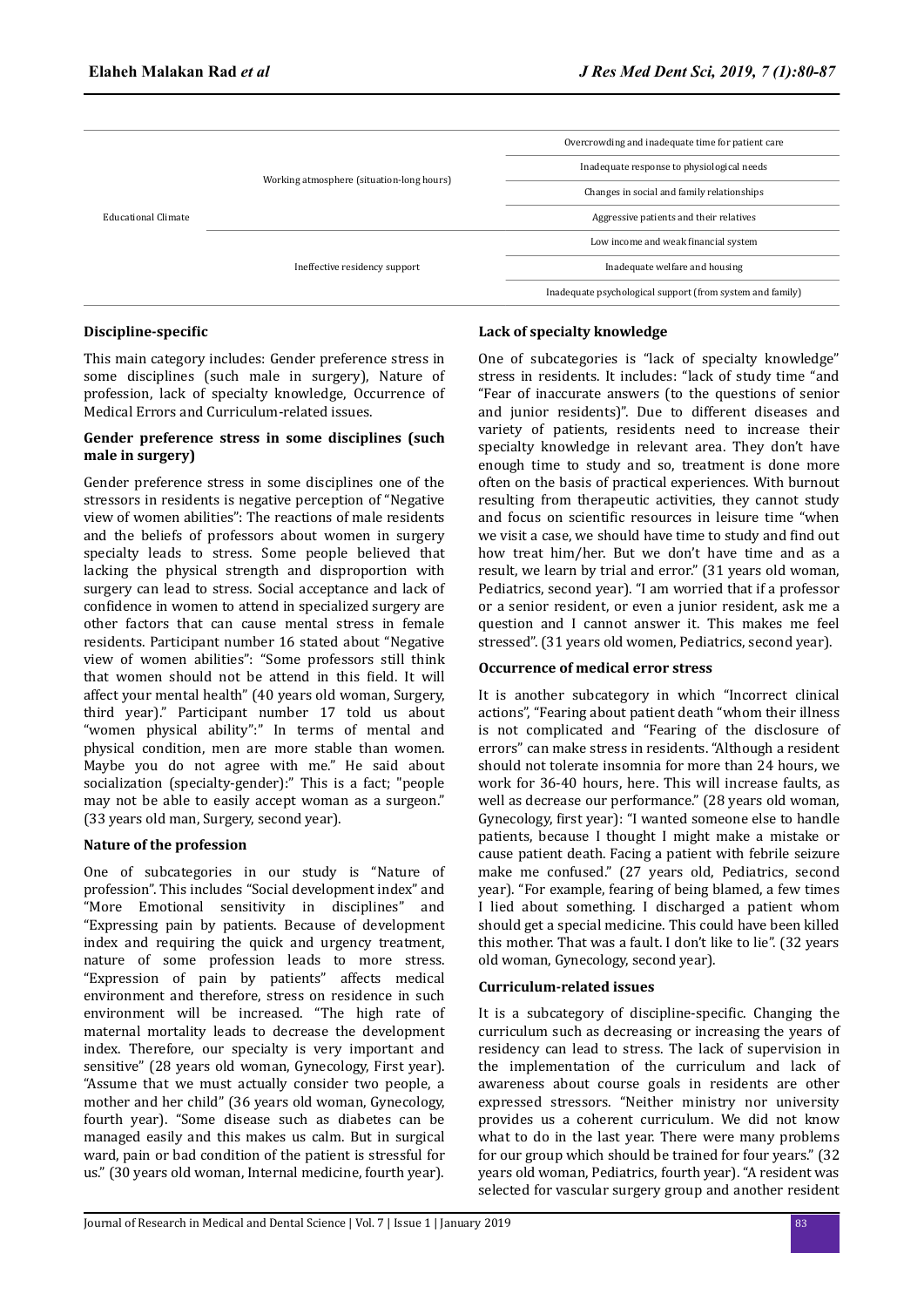was in a group that perform hundred Gallbladder removal surgery with his/her senior, but they have been often compared with each other. There must be a proportion." (40 years old woman, Surgery, third year). "It's not clear exactly about what we should know." (26 years old man, Internal medicine, first year).

## **Interpersonal related stress**

It is another main category which includes the following subcategories: "Failure to have effective communication", "Linguistic and cultural differences". Difficult relationships between different residency levels, relationship with educator and physician- patient relation are part of failure to effective communication subcategory.

## **Failure to have effective communication**

It includes: "Interaction between Residents", "Relationship with Educator "and "Failure to relationship physician-patient". "Participant number 8 told about "Interaction between Residents": "Neither patient nor our training course cannot benefit from such behaviors in medical centers. It just creates a non-friendly atmosphere in which people feel uncomfortable." (28 years old woman, Gynecology, first year). "We had disciplinarian senior residents. Their behaviors were very stressful." Participant number 7 told about "Relationship with Educator". (32 years old woman, Gynecology, third year). Participant number 5 told about "Failure to relationship physician -patient": "A patient should get energy from you and *vice versa*. People who are aggressive or have no good relationship with the patients, cannot get to professional identity." (36 years old woman, Gynecology, fourth year).

# **Linguistic and culture differences**

That includes: "Cultural differences with counterparts", "linguistic differences between doctor and patient". Participant number 9 told us about "Cultural differences with counterparts": "there is a kind of stress when you meet counterparts. Cultural and personal differences in residency course create many challenges." About "linguistic differences between doctor and patient", he mentioned: "sometimes, we have patients who are spoken with a local language and we did not understand what they are saying. In this situation, we fear about not considering something in patient history or not diagnosing disease. This makes us feel bad." (26 years old man, Internal medicine, first year).

# **Personal stress**

This main category includes: "Conflict between Personality characteristics and specialty" and "Work-life imbalance due to multiple roles and responsibilities"

## **Conϐt between Personality characteristics and specialty**

It includes: Defective Assistant Recruitment Criteria and Disinterested in specialty. Those are as stressful factors. It looks like entering exam that people just select some

special disciplines. While, that person may not be appropriate for this. Perhaps he/she needs to choose a discipline which is based on his/her personality and morals." Participant number 8 told about "Defective recruitment criteria". About "Disinterested in specialty", she explained: "because of stressful atmosphere, percentage of abandonment in gynecology and Orthopedics is higher than other disciplines. Workload is high in surgery ward and because women are more flexible and sensitive, they cannot tolerate this situation; as a result, they give up." (28 years old woman, Gynecology, first year).

## **Work-life imbalance due to multiple roles and responsibilities**

Residents mentioned that responsibility towards society, Accountability to patients, Marital and Maternal affairs and Learners role can lead to continuous stress. Resident number 4 told about "responsibility towards society": "if we do not learn capabilities of a physician, we will get into trouble." She mentioned about "Learners role": "both system and professor have some expectations. It may be helpful from scientific dimension." (32 years old woman, Pediatrics, second year). Participant number 8 told us about "Accountability to patients": "expected patients or companies who cause disorder in the emergency room, make us feel stress." (28 years old woman, Gynecology, first year). Responder number 6 said about "Marital and Maternal affairs": "I rarely see my child. It is a tough condition." (32 years old woman, Gynecology, third year).

## **Educational climate**

This includes: working atmosphere (situation-long hours), Ineffective residency support. Residents pointed out that hard condition and long working hours, inadequate response to physiological needs, overcrowding and inadequate time for patient care, changes in social and family relationships and aggressive patients and their relatives are some stressful factors.

# **Working atmosphere (situation-long hours)**

Residents stated that long working hours reduces motivation and the quality of healthcare services. A resident mentioned that this can lead to impatience and inappropriate contact with patients. Sometimes, people with heavy workload may ignore their physiological needs such as eating, sleeping and etc. there is not enough time for providing ideal care and meeting all expectations. Participant number 6 told about we have many physical activities. "Sometimes we do not have time for eating or praying. Sometimes, I did not eat for 12 hours; even I did not drink a glass of water. It is hard to believe that." (32 years old woman, Gynecology, second year). "We do not have enough time for doing multiple jobs simultaneously. That's why things do not go well, sometimes." Participant number 15 stated about "Overcrowding and inadequate time for patient care". When we asked him about "Changes in social and family relationships", he answered: "I could not keep my relationship with my family or friends strong in residency course." (30 years old man, Internal medicine,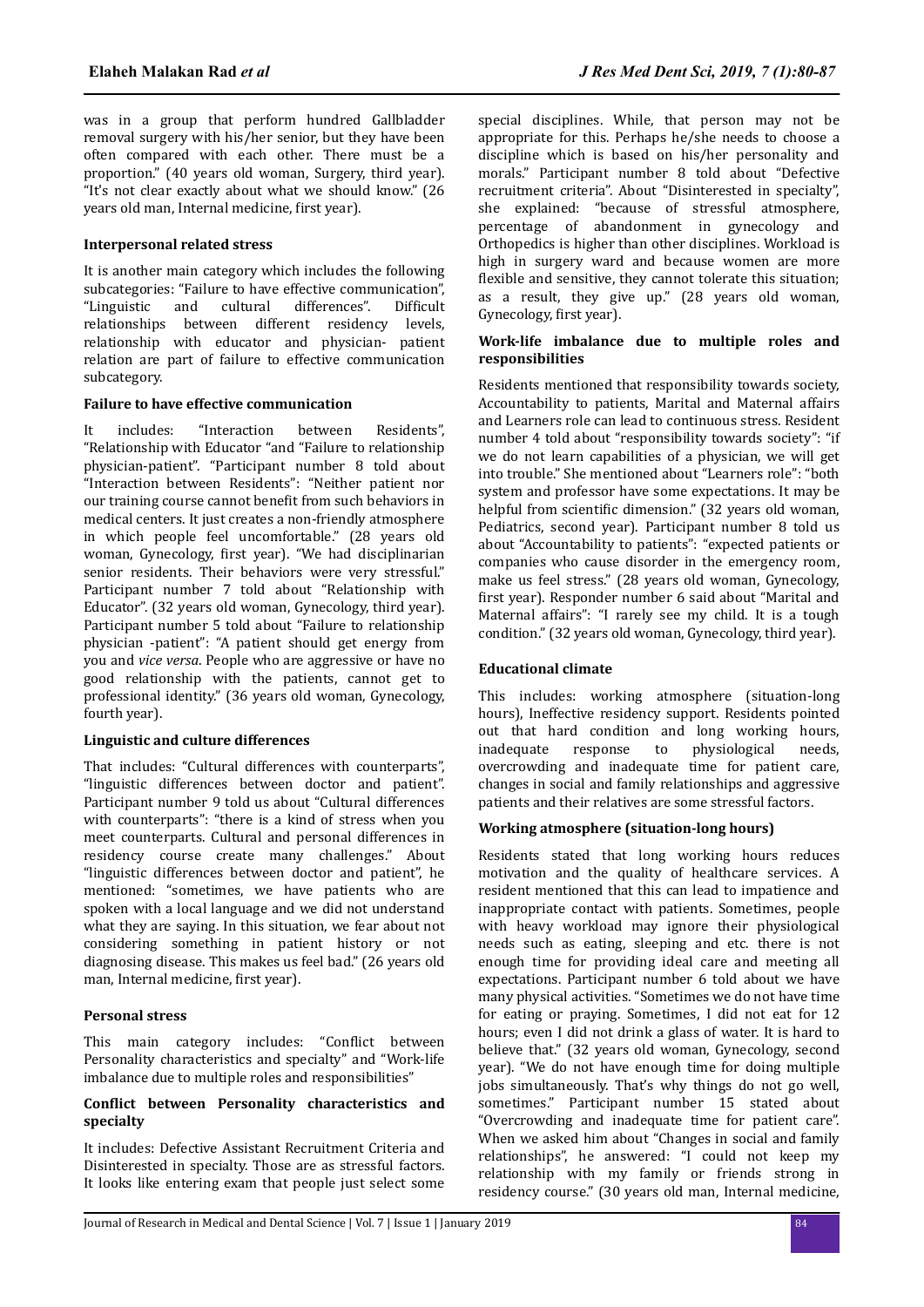first year). Responder number 1 told about "aggressive patients and their relatives": "sometimes, parents and their relatives start a shouting match in emergency room and this disrupts our workplace." (28 years old woman, Pediatrics, third year).

## **Ineffective residency support**

Financial, welfare and housing problems of residents, long distance from their residence to hospital, unbalance between income and workload are stressful factors in this subcategory. Inadequate psychological-emotional support from family, system and community can also increase stress in residents. Participant number 13 told about "low income and weak financial system": "we always preoccupied with low income. Compared to our workload at hospital, our income is very low." (30 years old man, Surgery, fourth year). "My main concern is about my life. Without a partner who can understand you, the conditions will be very difficult." Participant number 6 said about "weak psychological support from family" (32 years old woman, Gynecology, second year). About "inadequate welfare and housing", Participant number 1 stated: "physicians need to kind of inner peace. Being in traffic makes you tired. Perhaps you can endure for a while, but 4 years is too long." (31 years old woman, Pediatrics, second year).

## **DISCUSSION**

The developmental stages of identity and moral development, along with a sense of self-efficacy and the availability of role models and unique experiences of each individual, combine with stressors inherent in the process of medical education to shape the formation of professional identity [1]. Post-graduate is a new stage for residents. A permanent and distinctive professional identity is formed during the residency years [6]. Existing studies demonstrated that residency is a stressful level for physicians. Stress can impact on healthcare and patient safety. Today, organizations have more attention to stress. Sleep disorders, heavy workload, accountability to patients, competition among coworkers and so on can be considered as potential stressors. The higher level of stress is associated with lower level of job satisfaction [14,15]. Evidences showed that residents in Iran also experience heavy stress [16,17].

Findings in this study demonstrated that "disciplinespecific stress", "Interpersonal relationship stress", "Personal stressors", "Educational Climate stress" are 4 main categories that impact on the professional identity formation. In our country, gender preference is the most important problem for women. This has increased dramatically in past years; but fortunately, it has been reduced today. Inequity leads to stress. We can see such stress in some medicine disciplines such as gynecology, surgery and so on. Our study demonstrated that due to legal ban for men in Gynecology, this discipline is associated with female characteristics and sensitivities. General surgery, orthopedics and other surgery fields often are attributed to men, because of their physical fitness and physiological stability. Thus, the socialization of these disciplines is also affected by these issues. Fujimaki et al. stated that few female surgeons are married or have children in compare with other specialties. There is not adequate understanding and support from female surgeons [18]. We also achieved similar results in our study. Since maternal mortality is important in accordance with the WHO principles, it is considered as one of political-economic development index [19] and also according to emotional sensitivity, Gynecology is considered as most important specialty. Due to timely treatment to save mother and child, this field needs to fast and timely reaction and decision making. There is a stressful condition for training the resident in this field that can affect forming the profession identity. For better treatment in surgery ward, we also need a good condition in surgery room and a good team work. Then it can be said that specialties can be affected by patients, expressing pain by them and type of service provided. In such circumstance, residents may struggle with a stressful atmosphere of their job. This issue has not been addressed in previous studies. Acquiring knowledge and using it in practice (diagnosis, clinical reasoning and decision making) can make a change in residency training and profession identity formation [6]. This study showed that medical residents don't have enough time for studying about cases, because of long working hours. They mostly act on the basis of practical experiences (trial and error) and observational learning. Therefore, they get stress in diagnosis, prescribing medicine or treatment. Martin et al. demonstrated that adequacy of knowledge is a stressor in Canadian residents [6]. All physicians make a kind of mistake in training courses. Therefore, residency is the most reasonable time to use error management strategies. The lucky doctor has never experienced an unpleasant medical error. Many of them experienced their first mistake in residency [17]. We also achieved similar results. This is in line with Hevia et al. findings [17]. Interpersonal relationship stress is another factor that is including "failure to effective communication" and "linguistic and culture differences". Communication is a multi-dimensional, multi-factorial phenomenon and a dynamic, complex process, closely related to the environment in which an individual's experiences are shared [20]. Communication is a core competency that is not systematically taught in many residency programs. Communication skills can improve treatment adherence, increase patient satisfaction, and reduce medical errors [21]. Current studies showed that stress related to communication problem has negative consequences on patient health and probably physician. Relationship between patient and physician can affect to many aspects of health care such as history- taking, diagnosis or treatment [22]. In this study, residents have pointed to this issue. We demonstrated that linguistic and culture differences between physicians-patient and with counterparts and senior residents can cause stress. Ferguson et al. stated that how differences between physicians and patients in race, ethnicity, and language influence the quality of the physician-patient relationship. Minority patient are less likely to engender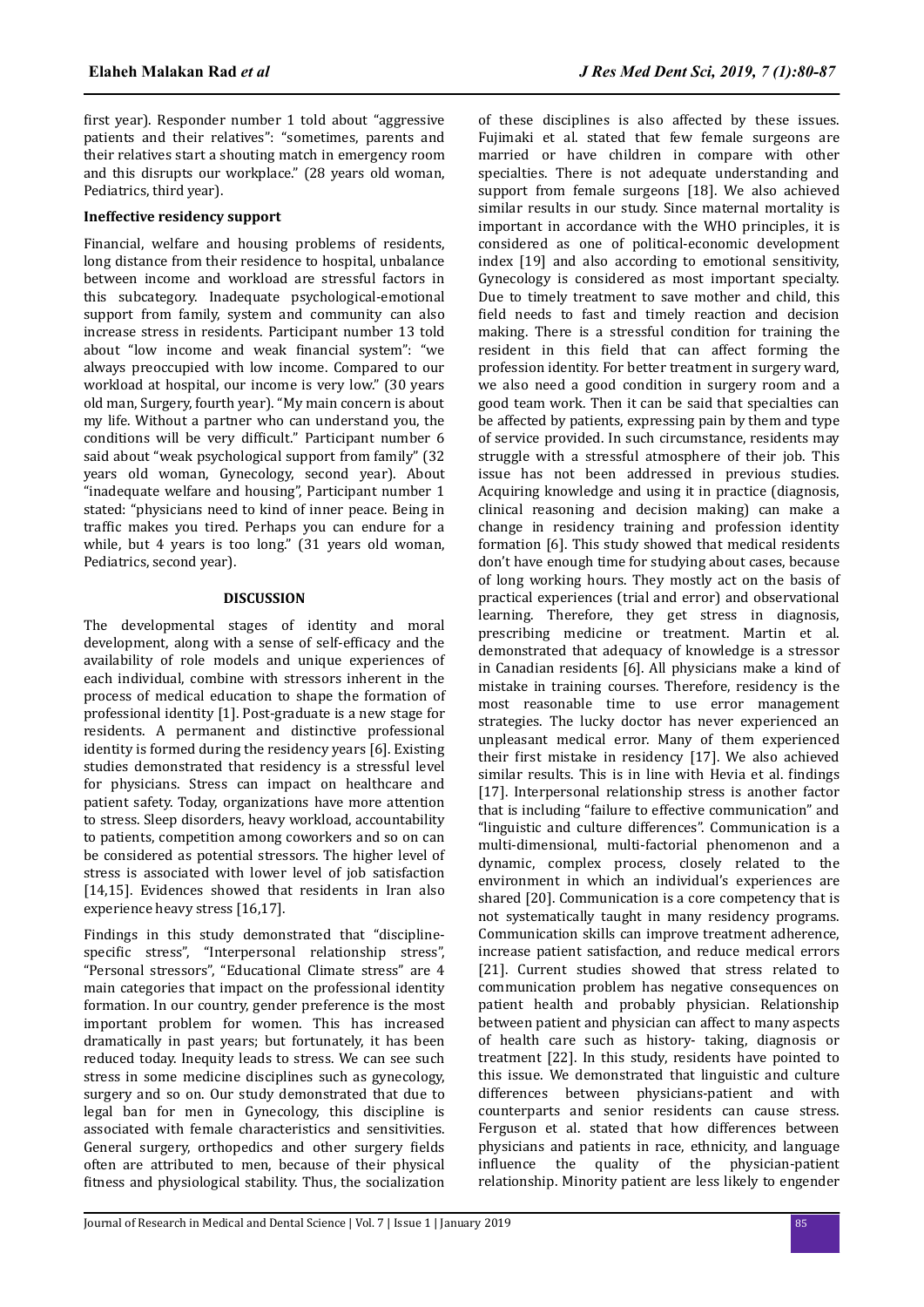empathic response from physicians, establish rapport with physicians, receive sufficient information, and be encouraged to participate in medical decision making [23]. Five key predictors of culture-related communication problems are identified in the literature: cultural differences in explanatory models of health and illness; differences in cultural values; cultural differences in patients' preferences for physician-patient relationships; racism/perceptual biases linguistic barriers [24]. Another important factor in this study is personal stress. Responsibility towards society, Learners role in front of professors, accountabilities to patients and Marital and Maternal affairs and Work-life imbalance due to multiple roles and responsibilities can cause continues stress in residents. Some studies found that having no time to relax and have fun and marital relationships may lead to stress in married residents. Landau et al. showed that family relationships and social contact of residents can be affected by increasing stress. Over 40 percent of the respondents experienced important problems with their spouse or partner [25]. In this study, we showed that professional identity formation can be affected by postponing marriage, delaying parenthood, being away from partner, care of elderly parents, weakening the motherhood role, changing lifestyle and attention to self-care. Educational Climate stress is another important factor. Benson et al. found that many of self-perceived stressors related to learning environment. This study emphasized that some stressors are affected by organizational factors such as agenda, clinical responsibilities and clinical environment. They also showed that resiliency strategies and other conscious strategies and designing curriculum based on communication and rethinking strategies can decrease burnout in residents [26]. In current study, heavy workload is considered as a part of Educational climate stress that is in line with other national and foreign researches. Studies showed that heavy workload is one of the risk factor to create stress. Malek et al. [13] stated that most frequent stressors were work over load and responsibility. Sargent et al. about occupational stress orthopedics residents and Castelo-Branco et al. about gynecology residents demonstrated that workload is a significant predisposing factor [27,28]. Some studies showed that despite occupational stress, residents are facing with more stress because of the large amount of scientific and practical work that must learn in a compressive time, more workload, responsibilities that are not well defined for them and expecting to perform conflicting tasks [29,30]. Ogawa et al. demonstrated that long working hours might be a cause of stress reaction such as depression or mental problem in residents. Proper management of resident physicians' working hours is critical to maintaining their physical and mental health and to improve the quality of care they provide [31]. Baldwin et al. showed that residents reported an average of 5-6 hours or fewer hours of sleep per night for each specialty. There were significant differences in reported average weekly sleep hours between specialties [32]. Current study also demonstrated that heavy workload and sleep deprivation, especially in first year of residency, can lead to stress. In this study, residents noted to low income and over workload, especially in surgery. Malek et al. stated that low income must be considered as a stressful factor [13]. Housing and transportation issues are other issues which have not been addressed.

Failure resident's support can lead to stress in residency. Sarkar et al. introduced motivation-related factors as a stressful factor [9]. Hope can help you to cope with stressful conditions. Medical errors and patient safety are important concerns for both patients and physicians, especially since the Hope is an important personal resource that influences an individual's ability to cope with stressful, life-threatening situations [33]. Sarkar et al. stated that the quality of parental care from residents and high expectance from residents are also contributory factors to stress [9]. In the present study, inadequate psychological-emotional support from Educational system, inappropriate income, hope reduction and motivation can be described as stressful factors that affects the residents, his/her concerns, learning and formation of professional identity.

## **CONCLUSION**

Results of present study and determining the stressors such as occupational stress, interpersonal related stress, personal stress and climate bounded stress can be considered in residency curriculum in order to train a good specialist with a positive professional identity. Therefore, to avoid negative effects of stress on residents' performance and welfare, we must discover stressful factors, consider stress management and burnout management in residency and train them the stress coping strategies.

Limitations to study: Because medical assistants were busy and had little free time, it was difficult to meet and interview them.

#### **CONFLICT OF INTEREST**

The authors declared no potential conflicts of interests with respect to the authorship and/or publication of this paper.

#### **ETHICS CONCENTRATION**

The ethics committee of the Tehran Medical University approved the study (decree number: IR.TUMS.UCR.REC. 1396.9221486001. Agreement forms were given to them to sign or thumb print. Ethical issues were completely observed by the authors.

#### **ACKNOWLEDGMENT**

Authors would like to express their special thanks to everyone who helped them a lot in finalizing this project, especially residents of hospitals of Tehran University of Medical Sciences.

## **REFERENCES**

1. Holden M, Buck E, Clark M, et al. Professional identity formation in medical education: The